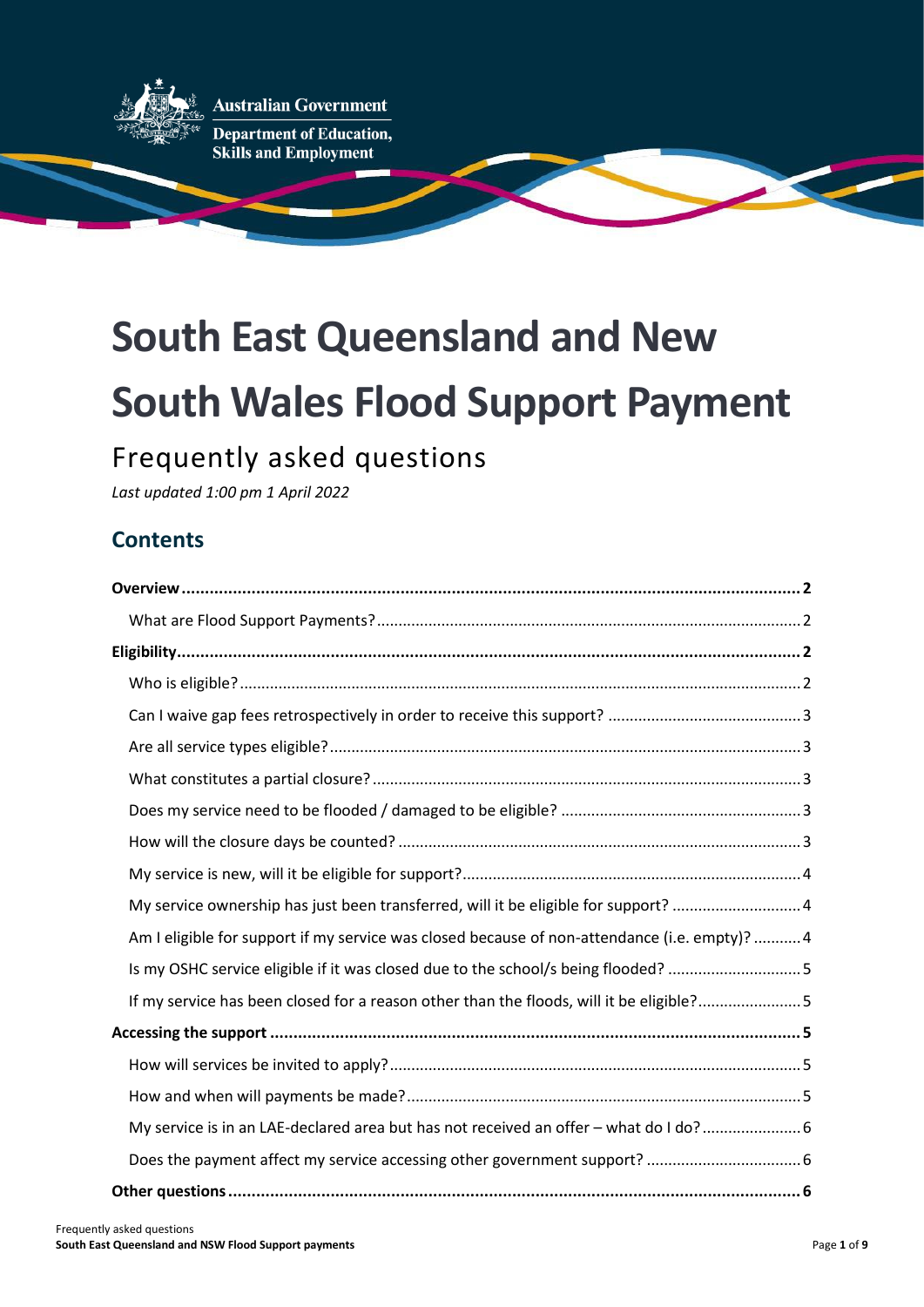| What does it mean to 'prioritise places for flood-affected children and families when they return     |  |
|-------------------------------------------------------------------------------------------------------|--|
| Do I have to spend the Flood Support Payment on specific activities and will expenditure need to      |  |
| My service was closed for less than eight days but has incurred financial costs due to the flood      |  |
| What if this grant is not sufficient to cover flood-related costs and/or make my business financially |  |
|                                                                                                       |  |
| Where do I have to report my service closure as evidence of eligibility to receive the Flood          |  |
|                                                                                                       |  |
|                                                                                                       |  |
|                                                                                                       |  |

## <span id="page-1-0"></span>**Overview**

## <span id="page-1-1"></span>**What are Flood Support Payments?**

Flood Support Payments are a one-off grant of \$10,000 per service for services impacted by flooding in South East Queensland and New South Wales between February and April 2022.

The aim of the financial support is to help services with the additional costs of the disaster, including cleaning, repairs and wages, while revenue is being impacted by children not attending. In conjunction with other emergency support for the ECEC sector, such as gap fee waivers and additional absences, this support gives providers more flexibility to help impacted families and the initial clean-up of services in the short term.

## <span id="page-1-2"></span>**Eligibility**

## <span id="page-1-3"></span>**Who is eligible?**

Services are eligible if the service:

- was located in an area subject to a Local Area Emergency (LAE) (offers are only being sent to providers who have services in LAE areas)
- was closed, or partially closed, for eight or more days during a declared LAE as a result of the flood events in NSW and South East Queensland
- waived gap fees for all absent children during the closure or partial closure during the LAE period
- is a CCS-eligible service
- agrees to prioritise places for flood-affected children and families when they return to care, with consideration to Priority of Access Guidelines.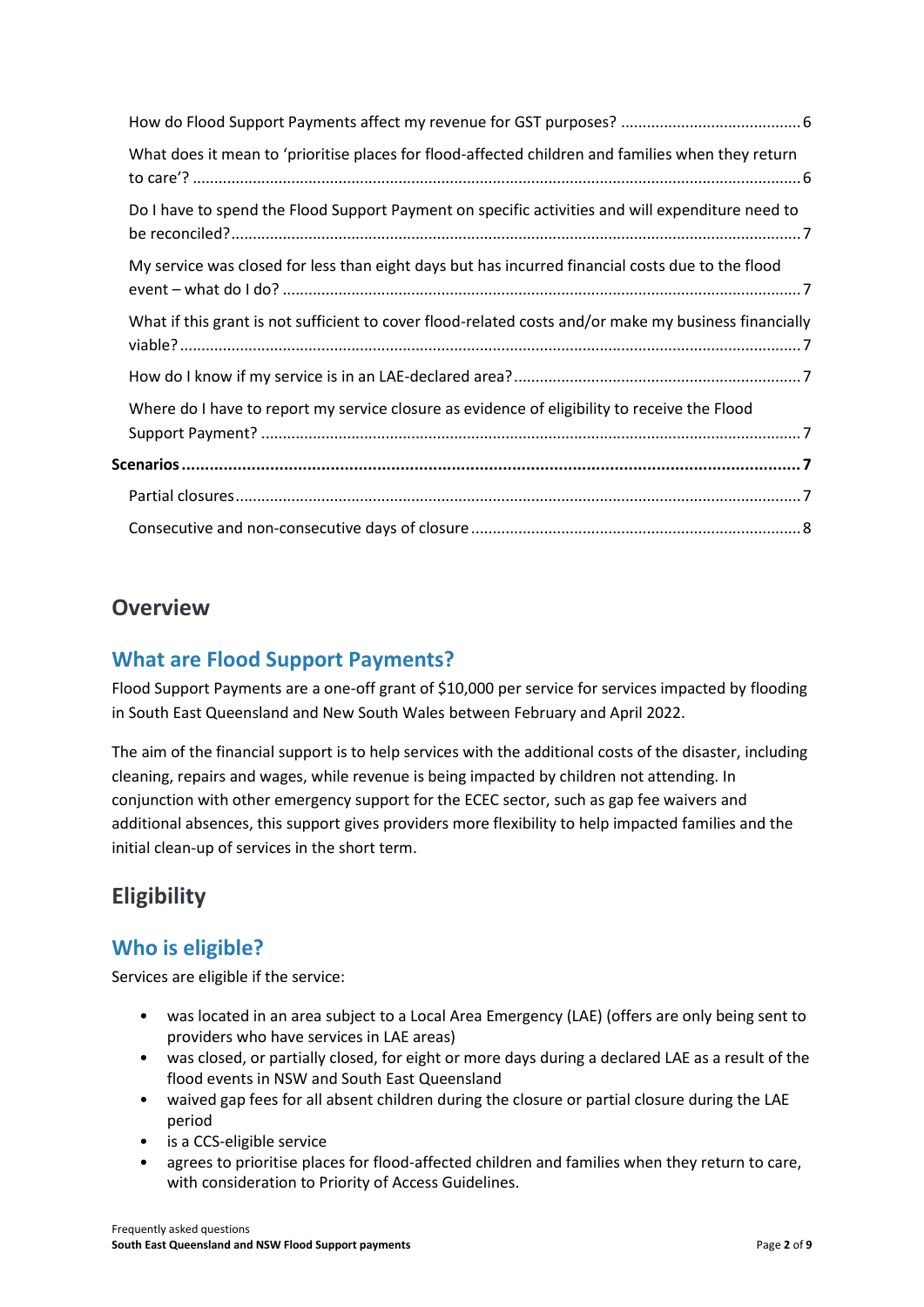## <span id="page-2-0"></span>**Can I waive gap fees retrospectively in order to receive this support?**

Yes – services can retrospectively waive gap fees for families where the service has been closed, in order to be eligible for this support. It is a requirement gap fees are waived for all absent children for at least eight or more days while the centre was closed or partially closed during the LAE.

#### <span id="page-2-1"></span>**Are all service types eligible?**

Yes – all four service types (Centre Based Day Care, Outside School Hours Care, Family Day Care and In Home Care) will be eligible, where they are deemed to be located in an LAE-declared area.

Centre Based Day Care and Outside School Hours Care services located in a LAE will receive an application.

For Family Day Care (FDC) and In Home Care (IHC), the physical location of the head office of the service will be considered as part of the eligibility criteria. One Flood Support Payment will be paid per service, with the expectation this financial support will be shared with affected educators employed/contracted by the service.

Where a large number of educators provide a service through a FDC or IHC arrangement, the service will be able to apply for additional support through the Community Child Care Fund (CCCF) Special Circumstances program.

## <span id="page-2-2"></span>**What constitutes a partial closure?**

Partial closures may include the following:

- One or more rooms in a service have been closed/are not operating due to damage or safety concerns, including where the service cannot meet the required staff to child ratios.
- An FDC educator had to close/not provide care for eight or more days due to flooding and where closure (i.e. reduction in service) was appropriately reported to and by the service.
- An IHC educator cannot provide care for eight or more days due to flooding (e.g. in a family's home) and an application for care at an alternate location has been rejected by the Department of Education, Skills and Employment.

Providers approved under the National Law are required to report partial closures, i.e. an incident causing the service to reduce the number of children attending. Under Regulation 175 of the Education and Care Services National Regulations, approved providers must make notifications about these incidents to their Regulatory Authority via the NQA ITS or by contacting the Regulator Authority directly.

## <span id="page-2-3"></span>**Does my service need to be flooded / damaged to be eligible?**

No – your service does not need to be damaged to be eligible for the Flood Support Payment, though it is anticipated that many services closed for eight or more days will have been damaged or unable to meet NQF staff to child ratios due to local community impacts.

#### <span id="page-2-4"></span>**How will the closure days be counted?**

Your service needs to be closed for eight or more days during the LAE period to be eligible for the Flood Support Payment. Closures will be deemed to meet the eligibility condition if it is: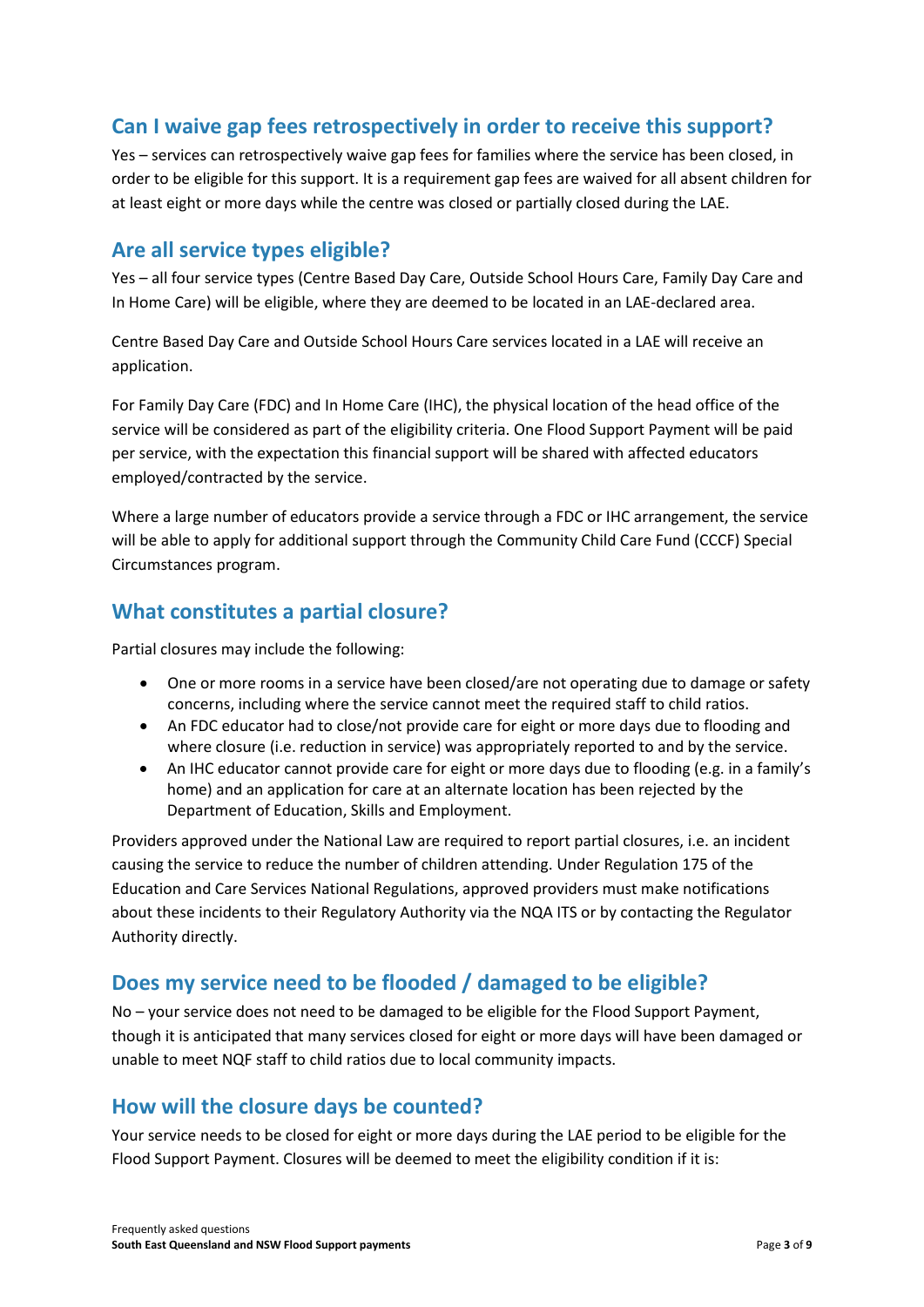- Eight or more consecutive days during declared LAE. The days may include days the service does not ordinarily operate, such as weekends and public holidays, but the closure must commence on a day the service normally operates.
- A total of eight or more days (whether consecutive or not) on which the service would ordinarily operate during the declared LAE.

Please note, some services may be located in a flood-affected area that has been subject to more than one LAE since 23 February 2022. In such locations, services closures across the two (or more) LAEs are cumulative i.e. If a service is closed for four days of ordinary operation in the first LAE and four days of ordinary operation across the subsequent LAE, it will be deemed eligible.

For more guidance about closure periods, please refer to the [scenarios below.](#page-6-5)

## <span id="page-3-0"></span>**My service is new, will it be eligible for support?**

Yes – new CCS-eligible services will receive support if they meet the [eligibility criteria](#page-1-2) so long as their CCS approval commenced before or during the declared LAE period.

Your new service will also be eligible if it was due to open for CCS-approved care during the period of LAE but had to postpone opening by eight or more days due to flood-related impacts.

Please be aware, there may be a delay in new services receiving their offer. If you have not received an invitation by 30 March 2022, please email ECECEmergencyManagement@dese.gov.au.

## <span id="page-3-1"></span>**My service ownership has just been transferred, will it be eligible for support?**

Yes – each eligible service will receive an offer for the Flood Support Payment.

There may be a lag between changes in a provider's approval status for a service, when a service is transferred from one provider (the former provider) to another provider (the receiving provider). If the Flood Support Payment has already been made to the former provider prior to the transfer being finalised, there will be no adjustment to account for these circumstances. This will be a matter for providers to resolve.

## <span id="page-3-2"></span>**Am I eligible for support if my service was closed because of nonattendance (i.e. empty)?**

Yes – if all children enrolled in your service are unable to attend for eight or more days, for example, due to road closures, flood-affected homes, temporary relocation or transport limitations, your service will be eligible for support.

However, where it is safe to do so, your service should remain open and should not refuse access to already-enrolled children requiring care.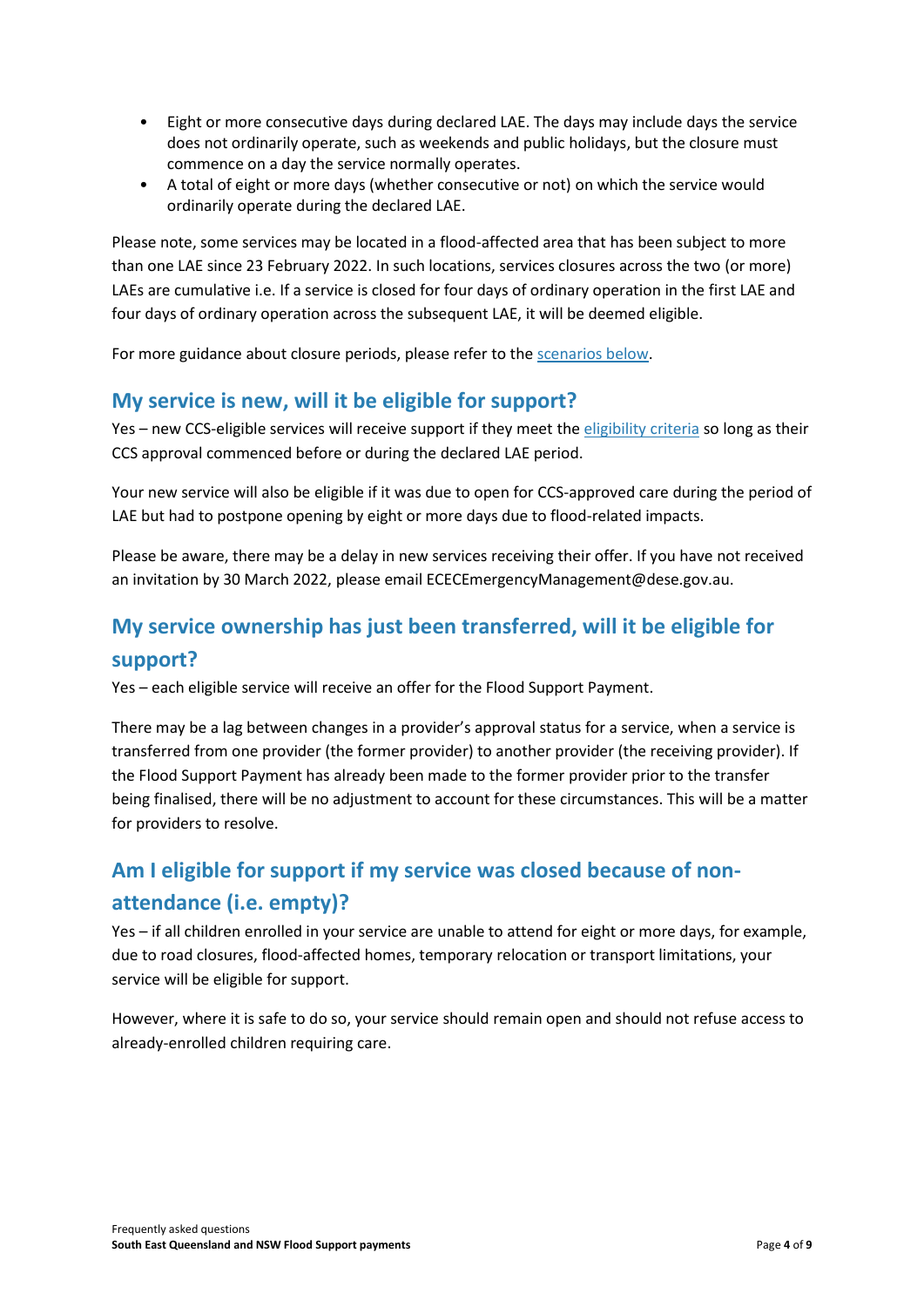## <span id="page-4-0"></span>**Is my OSHC service eligible if it was closed due to the school/s being flooded?**

Yes – if your OSHC service provides care for children from a flood-affected school/s and children enrolled in your service are unable to attend for eight or more days, your service will be eligible for support.

However, where it is safe to do so, your service should remain open and should not refuse access to already-enrolled children requiring care.

## <span id="page-4-1"></span>**If my service has been closed for a reason other than the floods, will it be eligible?**

No – this support is specifically in place to provide timely financial assistance to flood-affected services in declared LAE areas for reasons related to the flooding, including repairing damage to property, replacing resources, cleaning or inability to meet staff to child ratios due to the flooding.

## <span id="page-4-2"></span>**Accessing the support**

## <span id="page-4-3"></span>**How will services be invited to apply?**

Applications for services in eligible areas will be sent to providers. Applications will be emailed to the provider-level email address registered in the Child Care Subsidy System (CCSS).

The email will contain a weblink to a DocuSign form, which sets out instructions for opting in to receive the payment. Providers must opt-in for each service they operate.

Please check your provider-level email address and/or your junk mail.

**If your service is in an area that has recently been subject to a further LAE in relation to the SEQ-NSW flood events and is now eligible for the payment, you need to find the email sent to you earlier in March to apply.** 

**If you can't find the email, please email [ECECEmergencyManagement@dese.gov.au](mailto:ECECEmergencyManagement@dese.gov.au) with your provider name and CRN and service name and CRN details.**

Providers have until 11.59pm on 30 April 2022 to accept the offer by completing and submitting the DocuSign form.

## <span id="page-4-4"></span>**How and when will payments be made?**

Payment can be made once eligible services have completed and submitted the DocuSign form and the Department has completed the mandatory compliance review.

Payments will be paid into the bank account currently nominated for a service in the CCSS, which has been used to pay CCS. Services should ensure their bank account details in the CCSS are up to date.

Payments will be made within two weeks of receiving the completed DocuSign form.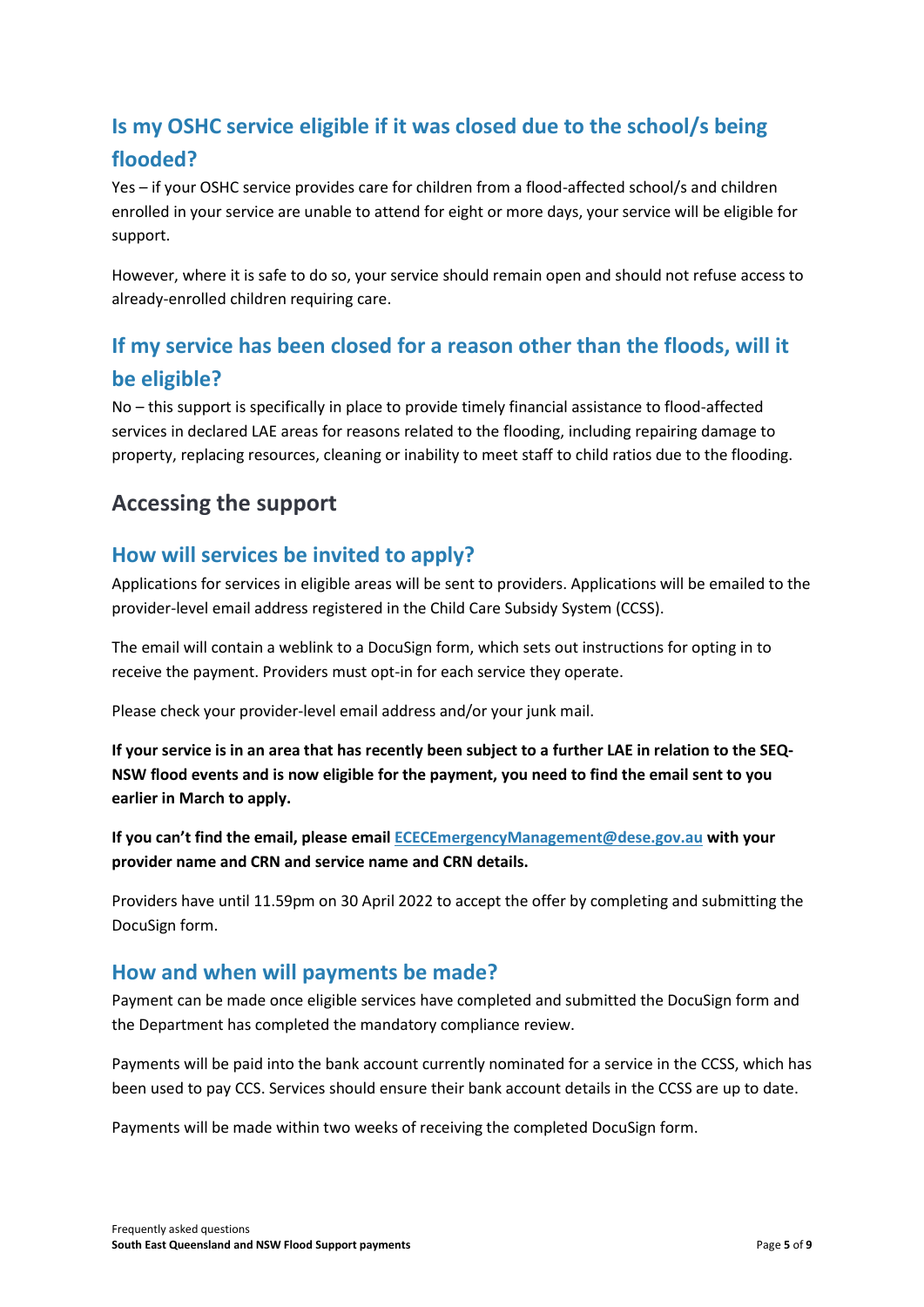## <span id="page-5-0"></span>**My service is in an LAE-declared area but has not received an offer – what do I do?**

If your service meets the above eligibility criteria, please first check your provider-level email address in the CCSS and check your junk mail for the offer. Your email offer was sent shortly after your area was declared an LAE in response to the February – March 2022 flood event.

Please note, there may be a delay in extending offers to new services.

Once you have confirmed you have not received an offer, please email [ECECEmergencyManagement@dese.gov.au](mailto:ECECEmergencyManagement@dese.gov.au) requesting an application form.

## <span id="page-5-1"></span>**Does the payment affect my service accessing other government support?**

No – receiving the Flood Support Payment does not limit your eligibility to apply for and receive a CCCF Special Circumstances grant. However, the Flood Support Payment will be taken into consideration during the CCCF assessment process.

Applying for or receiving other state and territory or Australian Government support for businesses or individuals does not affect your eligibility for Flood Support Payments. However, providers/services should review and consider whether receiving the Flood Support Payments affects your eligibility for other government grants and supports, e.g. State and Commonwealth Disaster Recovery Small Business Grants.

## <span id="page-5-2"></span>**Other questions**

## <span id="page-5-3"></span>**How do Flood Support Payments affect my revenue for GST purposes?**

For a provider, Flood Support Payments are similar to Child Care Subsidy, in that they are not considered as revenue for GST purposes. Where some of this revenue is then passed on to FDC and IHC educators (based on contractual arrangements between the service and the educator) these monies are considered as revenue for GST purposes.

## <span id="page-5-4"></span>**What does it mean to 'prioritise places for flood-affected children and families when they return to care'?**

Services are asked to prioritise places for children already enrolled in their service when they return to care after the flood event. Services are to take into consideration families who might not be able to access the service or who have to temporarily relocate due to the floods and ensure they are able to return to care when they are ready.

When prioritising places for flood-affected children and families, providers are asked to (but are not legally obliged to) continue to prioritise children who are:

- at risk of serious abuse or neglect
- a child of a sole parent who satisfies, or parents who both satisfy, the activity test through paid employment.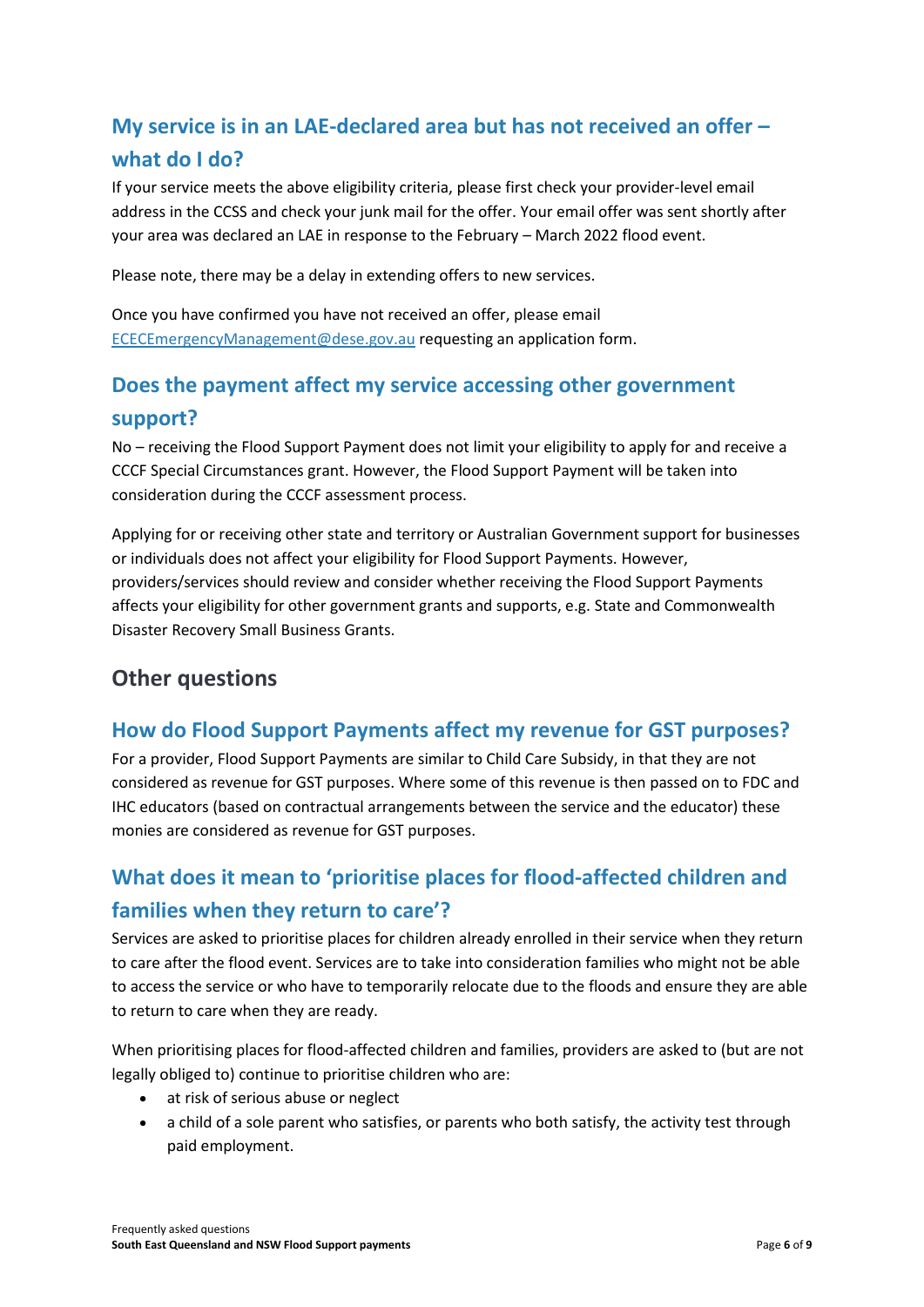## <span id="page-6-0"></span>**Do I have to spend the Flood Support Payment on specific activities and will expenditure need to be reconciled?**

No – while the Flood Support Payment is designed to support costs resulting from flood-related closures, such as cleaning, repairs and wages, there is no requirement to spend the support on any of these activities or provide evidence about how the Flood Support Payment was expended.

## <span id="page-6-1"></span>**My service was closed for less than eight days but has incurred financial costs due to the flood event – what do I do?**

If your service viability is impacted as a result of the flood event, your service may be eligible for a CCCF Special Circumstances grant. More information is available on our website at [Community Child](https://www.dese.gov.au/community-child-care-fund/special-circumstances)  Care Fund – [Special Circumstances.](https://www.dese.gov.au/community-child-care-fund/special-circumstances)

## <span id="page-6-2"></span>**What if this grant is not sufficient to cover flood-related costs and/or make my business financially viable?**

If your service viability is impacted as a result of the flood event, your service may be eligible for a CCCF Special Circumstances grant. More information is available on our website at [Community Child](https://www.dese.gov.au/community-child-care-fund/special-circumstances)  Care Fund – [Special Circumstances.](https://www.dese.gov.au/community-child-care-fund/special-circumstances)

## <span id="page-6-3"></span>**How do I know if my service is in an LAE-declared area?**

Areas declared by the department to be in a LAE are liste[d on our website.](https://www.dese.gov.au/child-care-package/ccp-resources-providers/help-emergency/local-area-emergencies-early-childhood-sector)

If LAEs are declared on or after 11 March 2022, offers will be sent out within two weeks of the LAE being declared.

## <span id="page-6-4"></span>**Where do I have to report my service closure as evidence of eligibility to receive the Flood Support Payment?**

You are required to report any incidents resulting in service closures and reductions to your Regulatory Authority (RA) through the NQA ITS or by contacting the RA directly. You are also required to report a full service closure in the Provider Entry Portal (PEP) or your third-party software.

## <span id="page-6-5"></span>**Scenarios**

## <span id="page-6-6"></span>**Partial closures**

#### Scenario 1: Partial closures – room closures

A child care service in Ipswich was completely closed from Monday 28 February up to and including Thursday 3 March 2022 due to the flood event. When the service reopened on Friday, the kindergarten and pre-kindy rooms remained closed due to water damage. These two rooms remained closed until Thursday 10 March 2022. The service reported the closure of these two rooms (reduction in service) on NQA ITS.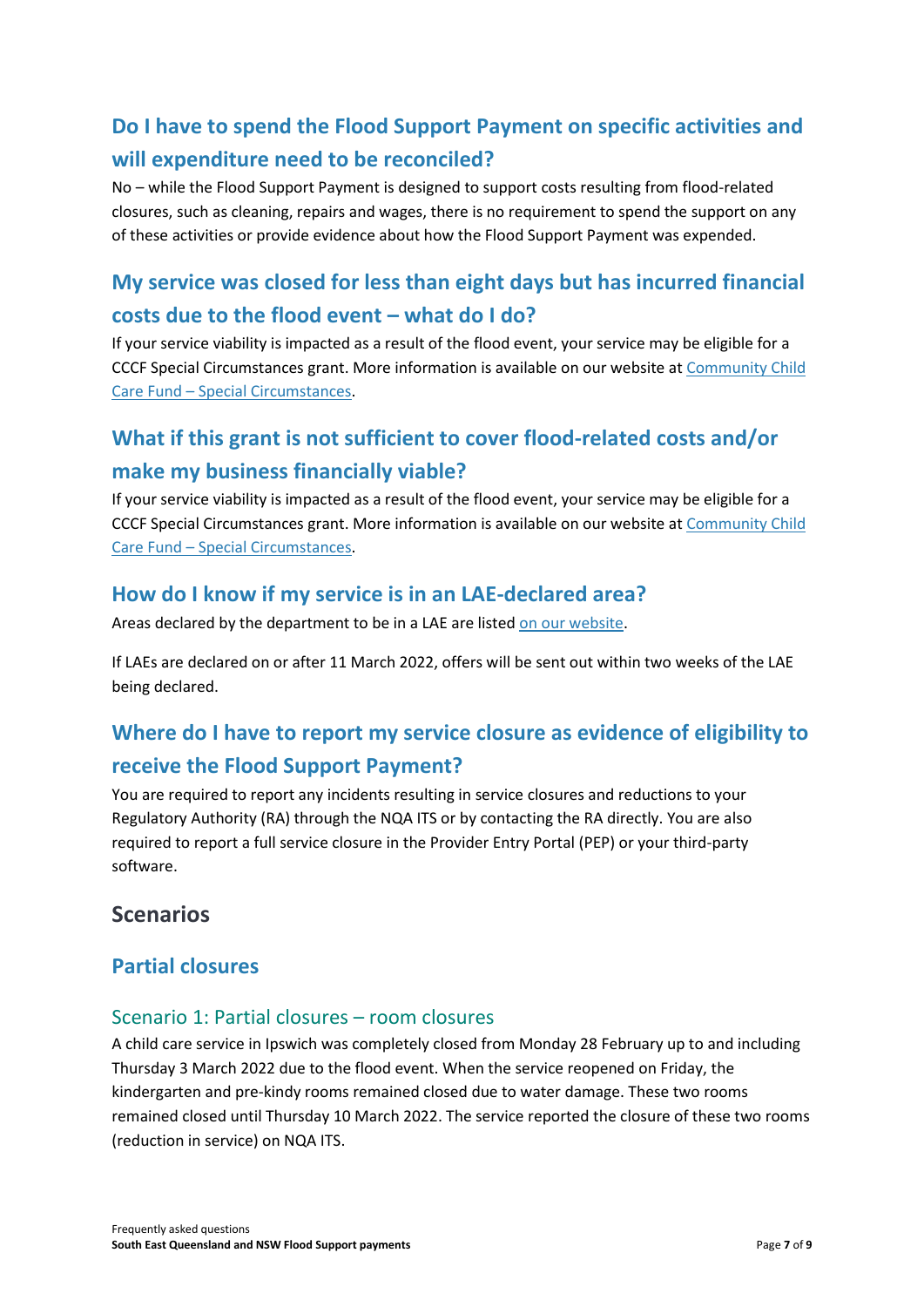As the service was closed or partially closed for 11 days (including one weekend), it **is** eligible for the Flood Support Payment, so long as it meets the other payment conditions.

#### Scenario 2: Partial closures – family day care

The head office for a Family Day Care service in Lismore closed from Tuesday 1 March up to and including Thursday 3 March 2022 due to the flood event. The service reopened on Friday 4 March 2022. However, two of the Family Day Care educators employed by the service were closed from Monday 28 March to Wednesday 9 March 2022 due to their homes being flooded.

The educators being unable to care for children constitutes a partial closure. As the service was partially closed for 10 consecutive days, it **is** eligible for the Flood Support Payment, so long as the partial closure has been properly reported and it meets the other payment conditions.

## <span id="page-7-0"></span>**Consecutive and non-consecutive days of closure**

#### Scenario 3: Centre closures – consecutive days

A child care service in Lismore closed on Monday 28 February 2022 due to the flood event. The service was completely closed up to and including Monday 7 March 2022. It did not reopen until Tuesday 8 March 2022.

As the service was closed for eight consecutive days (including one weekend) and the closure commenced on a normal day of operation, it **is** eligible for the Flood Support Payment, so long as it meets the other payment conditions.

#### Scenario 4: Centre closures – non-consecutive days

A child care service in Brisbane was closed from Monday 28 February 2022 up to and including Friday 4 March 2022 due to the flood event. It reopened on Monday 7 March 2022.

As the service was only closed for seven consecutive days (including one weekend), it is **not** eligible for the Flood Support Payment. The service cannot claim to have commenced the closure on Saturday 26 February as it does not usually operate on weekends.

#### Scenario 5: Closures and partial closures – consecutive days

A child care service in Gympie was completely closed from Tuesday 1 March 2022 up to and including Friday 4 March 2022 due to the flood event. When it reopened on Monday 7 March 2022, two of its rooms remained closed due to water damage to the ceiling. The two rooms were not repaired and reopened until Thursday 10 March 2022.

As the service was closed or partially closed for 11 days (including one weekend), it **is** eligible for the Flood Support Payment, so long as it meets the other payment conditions.

#### Scenario 6: Closures and partial closures – non-consecutive days

A child care service in Ipswich was completely closed from Monday 28 February to Wednesday 2 March 2022 due to the flood event. It reopened on Thursday 3 March 2022. After more rainfall over the weekend, the service closed again on Tuesday 8 March until Thursday 10 March, reopening on Friday 11 March. Unfortunately, further damage was identified in the nursery on Sunday 13 March and the room was closed until Thursday 17 March.